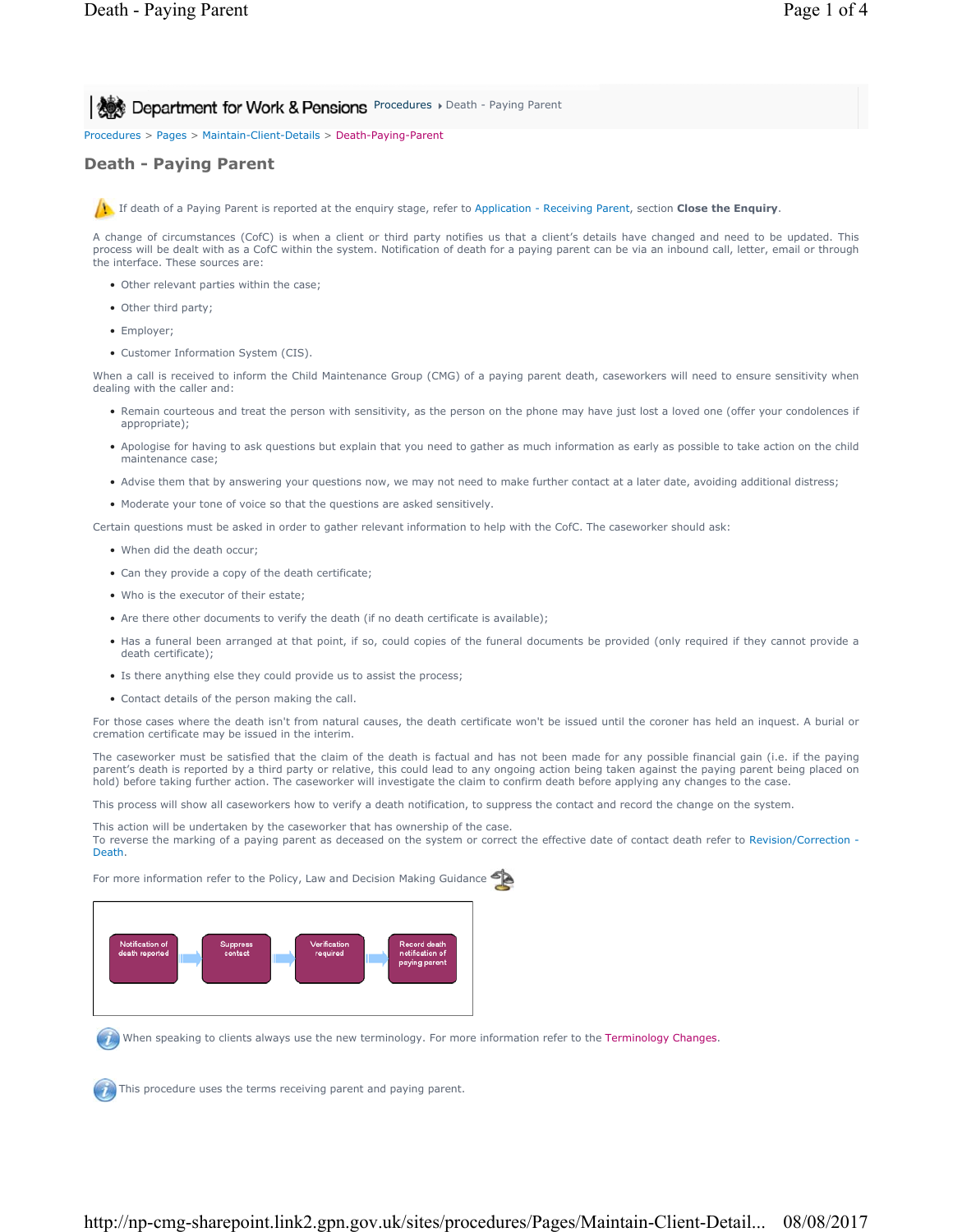The receiving parent is the parent who receives or who is expected to receive child maintenance, known as the parent with care (PWC) or person with care (PeWC) on the system and in legislation. The paying parent is the parent who pays or who is expected to pay child maintenance, known as the non resident parent (NRP) on the system and in legislation.

# **Notification of Death Reported**

Where notification is received to advise of a client suicide this must be immediately escalated to the Line of Business Director.

**If** If a decision has been made to decline/reject a **Death of a Client** SR as evidence was not received within 14 days, but evidence is then received within allowable time i.e. 30 days + 2 days for posting, from the date the decision to decline/reject the change was made, refer to Mandatory Reconsideration.

For more information refer to the Policy, Law and Decision Making Guidance



Where a case is in the Proactive Case Closure journey and notification of a death is reported by a receiving parent or a third party before the Transition date is reached, the 2012 caseworker must notify the Case Closure Support team via CSF/CSA1620 so that CSA action can be carried out. The 2012 case will require closing. Refer to the **Close Enquiry** section of the relevant application procedure.

When information is provided by CIS through the interface, the system generates a **Death of Client** SR. The system will automatically set the process, area, sub area and source within the SR where the notification has come from CIS.

- 1. If the notification comes from any other party, create the following SR:
	- **Process** = **CofC**
	- **Area** = **Change Client Status**
	- **Sub Area** = **Death Of A Client**

If the person reporting the change is the receiving parent, create the SR at **Contact** level.

- 2. Update the **Source** dropdown to advise who has reported the change.
- In the **CoC More Info** tab enter the details of the paying parent in the **Subject Details** field and select **NRP** from the **Subject Type** 3. dropdown.

To correct an effective date of the death of a contact or reinstate the status of a contact in the event of a successful challenge or notified error refer to Revision/Correction - Death.

4. Update the **Status** in the SR to In Progress in order to generate the initial Activity Plan. Set the lock assignment flag on the case to stop it from moving segments, for more information refer to BOM - Segments Summary.

## **Suppress Contact**

- 5. Create an SR to manually suppress contact on the relevant case or to stop all standard contact with clients. You will need to set the Area of the SR to **Suppress Contacts**. For more information refer to Outbound Contact - Suppress in related items.
- 6. Check whether any letters have been fulfilled on the day the **Death of a Client** SR was raised. If so, raise an incident for Service Management to attempt to prevent the letters being issued. For further information refer to Incident Management - Manage Incident Locally.
- 7. **Close** the SR to complete the suppression process.

## **Check MOPF**

- Check the Method of Payment From to determine if there is a Deduction from Earnings Order in place. If a DEO is in place, cancel the DEO in 8. the following scenarios to prevent the paying parent being added to future schedules:
	- **Verified by CIS, or;**
	- **Notification received from an employer, or**;
	- **Evidence provided by third party e.g. death certificate.**

## **Verification required**

Investigate whether CIS has populated the **Verified Date of Death** field. If this field is blank go to **step 10**. If the date is populated the date 9. of death has been verified to **level 1, 2 or 3,** go to **step 13**. For more information refer to the Policy, Law and Decision Making Guidance

In CIS, check to see if the person reported as being deceased is present on 1993/2003 schemes and where this is the case, provide this information to the correct scheme.

10. Check the date of death verification level recorded on CIS. This is located in the DoD Ver**ification** field in the CIS Account Summary screen. Where CIS displays **Not Verified** or **Verified to level 0** in the **DoD Verification** field, continue to **step 11**. Where CIS displays **Verified to level 1, 2 or 3**, manually change the **Verified DoD verified by CIS** field on CMS2012 to **"Y"** and update the **Verified Date of Death** field. Continue from **step 13**.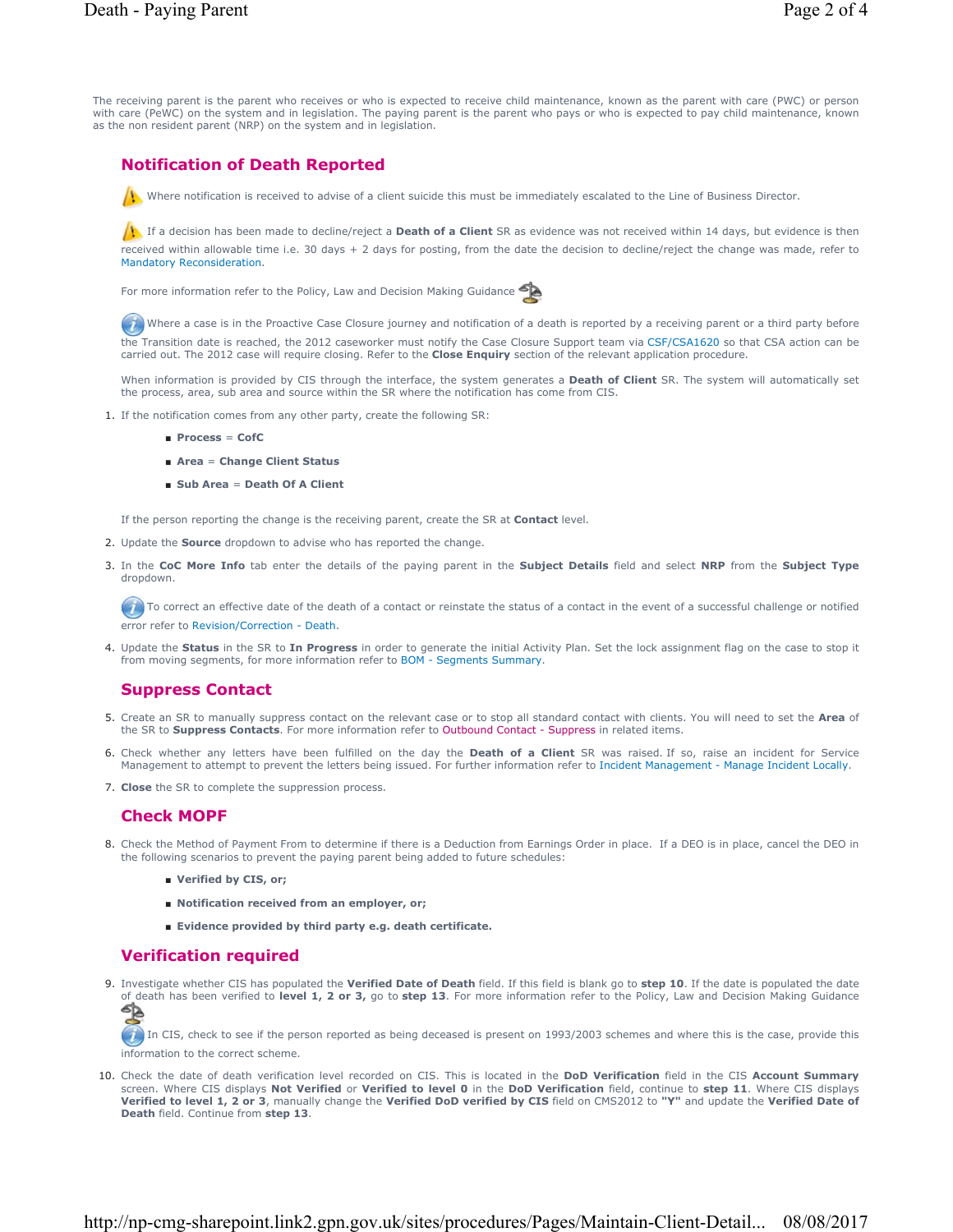If CIS is the source the **Verified DoD verified by CIS** field is un-editable.

11. If CIS has not updated the verification of death or has not verified the date of death for the paying parent in the CIS Account Summary screen, clerical evidence is required. Enter the date provided in the **Unverified DoD** field.

If clerical evidence is required and telephone contact is unsuccessful issue **CMSL9670** via the system to the notifying party. Select the **Gather Record Evidence** tab, update the applet with the required evidence and select **Generate Evidence**. Change the SR **Sub Status** 12.

to **Request Clerical Evidence**. For more information refer to the Policy, Law and Decision Making Guidance.

Certain primary evidence on its own may be sufficient for you to take action on a case and raise an SR to investigate, such as:

- Death status verified by the CIS (this check must always be made);
- Death certificates, originals or copies;
- If the person notifying the death does not stand to gain financially, the change could be raised based on their statement alone.

If there is a possibility that the person could be set to gain financially, you should try to obtain and base your decision on further (secondary) evidence such as:

- Information from life insurance providers;
- Confirmation from the DVLA/Passport office that their drivers license/passport has been cancelled due to their death;
- Funeral Documentation:
- Any media articles (if the deceased was a celebrity or a well known figure.

Secondary evidence, in any form, should be provided by the person reporting the death and not CMG.

### **Record Death Notification Of Paying Parent**

- 13. Once a verified date of death has been provided by CIS, update the **Sub Status** to **Client Death Verified**. BaNCS will automatically update to suspend the client account. Continue to **step 16**.
- 14. If clerical evidence has been requested, confirm if this has been received:
	- When clerical evidence has been provided you will need to update this on the system, updating CIS and BaNCS. Go to **step 15.**
	- If no clerical evidence can be provided and CIS does not verify date of death, if receiving parent reported the change, issue letter **CMSL9609** to inform them that change has been declined. Update the **Sub Status** to **CofC Decline**, set the **Resolution Code** to **CofC Rejected** and close the SR. This will complete the process.

As per guidance in the PLDMG, the change should only be declined where Advice & Guidance have reviewed the case first. For more information refer to the Policy, Law and Decision Making Guidance.

15. Once clerical evidence has been received, update the SR with the **Verified Date of Death** field. Update the Sub Status to Evidence **Provided**.

## **Update BaNCS and CIS**

16. Select the Update CIS button when the date of death has not been verified by CIS, this will send a message via the interface to CIS to update the date of death (DOD) for the client and verify the death on CIS.

Where there is a CIS generated SR BaNCS will be automatically updated.

17. Within the SR, once verified, select the **Update BaNCS** button - this will suspend the client account.

 Updating BaNCS will suspend any arrears on a case, if a case has arrears it will not be able to be fully closed and will show on the system as **Closed Pending** and marked as **Arrears Only**. Once all arrears have been cleared the system will create an SR to close the case.

18. When the DOD has been verified this will trigger the closure process.

- 19. Set the **Sub Status** to **CoC Accepted**.
- 20. Update the Resolution Code to CoC Accepted. The system will now generate a close case child SR to complete. Refer to Close Case (Collect and Pay) or Close Case (Direct Pay) to complete the process.
- 21. Arrears management will now need to be considered. For more information refer to Arrears Recovery Paying Parent Estate and refer to Policy, Law and Decision Making Guidance.
- 22. The Death of a Client SR will remain open until the Close Case child SR is completed. Once completed, Close and Complete the Death of a **Client** SR and if the change of circumstances is being declined, unsuppress contact.

If the paying parent has overpaid child maintenance, send CSF1681 to RFE.CMEC@DWP.GSI.GOV.UKto obtain executor details to repay